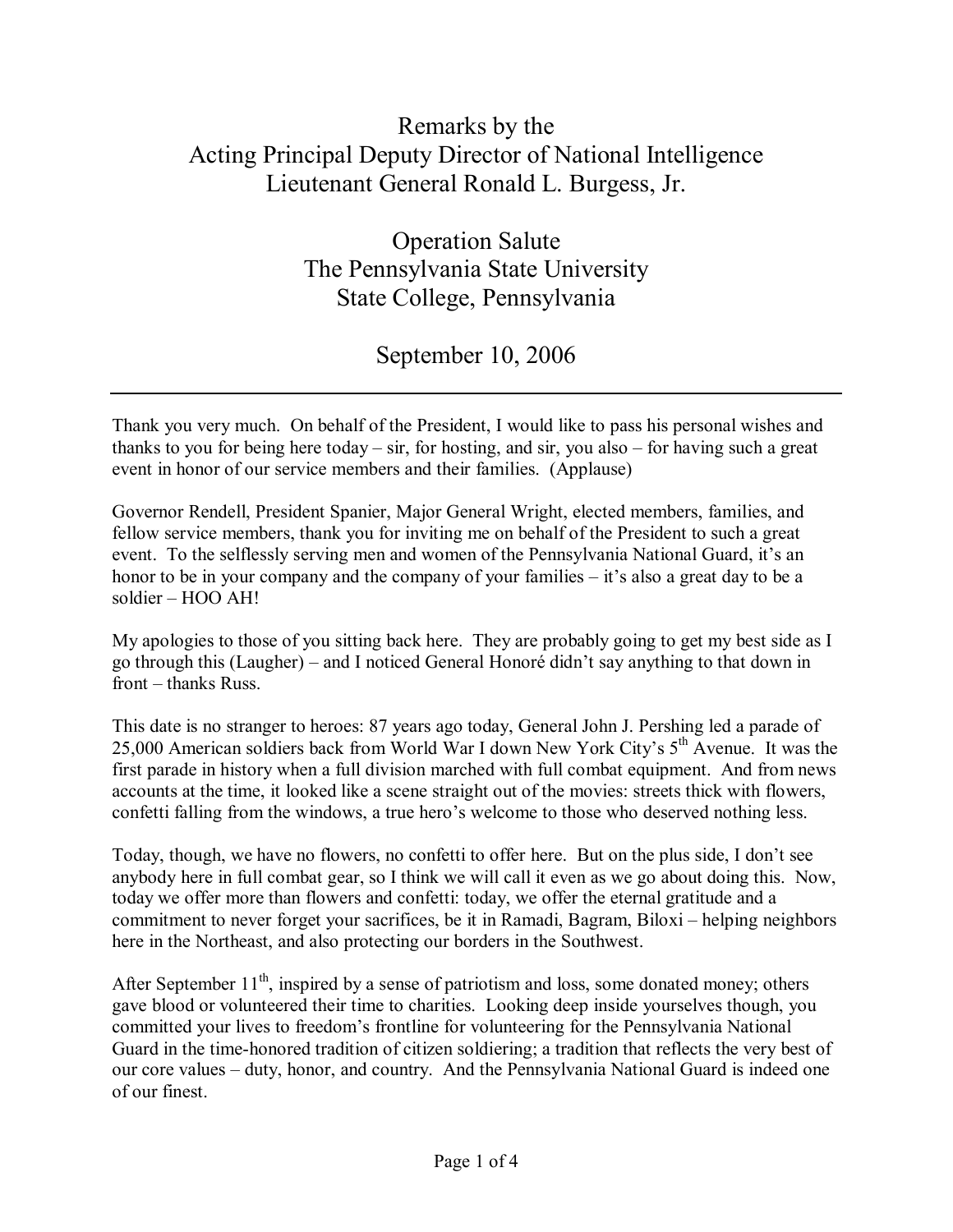The 2/28 Brigade Combat Team (BCT), whom we welcome back today, was assigned to the Multi-National Forces - West, beginning in July of 2005, tasked with stemming the active insurgency around the greater Ramadi area. With this action, 2/28 became one of the only National Guard Brigades with its own battle space in Iraq and operated in truly what is one of the hottest spots in Iraq.

As I prepared for this event, and thought about what I would say to the families and to the service members that are represented here today – based on my nine different visits into the country since the end of hostility in a formal sense, I found myself at a loss for what it is I might say in terms of your service and your accomplishments. So, I reached out to an old friend to see what he would say about your service in Iraq. I called General Casey a couple of weeks ago and told General Casey what I was going to do, and told him that I thought it would be fitting if the families and soldiers today heard from him directly, in terms of what his thoughts were on your service, and I quote:

*ìThe 2/28 Brigade Combat Team performed superbly during their year in Ramadi and the Western Euphrates Valley. Anbar Province is one of the toughest areas in the theater and the Soldiers of the 2/28 faced an enemy, terrain, and weather conditions every bit as challenging as their forbearers did in the Huertgen Forest and the Kall Valley over 60 years earlier. Thru their year in Iraq, the Soldiers of the 2/28th acquitted themselves with the honor and professionalism the Nation has come to expect from the Pennsylvania Guard. I am sure that when the history of Iraq is written, the exploits of the 2/28 will be prominently recorded.* 

*Among those accomplishments:* 

*ï Captured over 791 insurgent weapons, 3,257 artillery rounds, and 730 pounds of explosives* 

*ï Discovered 1,083 Improvised Explosive Devices (IEDs) emplaced by insurgents before they could be used against Iraqi civilians, Iraqi Army Soldiers, or Coalition Forces* 

*ï Killed, wounded, or detained over 3,168 insurgents* 

• *Attained an Operational Readiness Rate of 97% while in theater (Applause)* 

*ï Recruited / trained over 2,000 Iraqi Policemen and trained and employed 3 Iraqi Army Brigades, which is over 5,000 Iraqi Army Soldiers* 

*ï The BCT C MED trauma unit at Camp Ramadi treated 880 trauma cases, performed 232 surgical operations, and saved at least 50 lives and 53 limbs.*"

And that kind of track record is getting you noticed. HOO AH! Well done. You are going to get so well notice that in 2008 the Pennsylvania National Guard will be the only National Guard unit in the country to build a Stryker Brigade.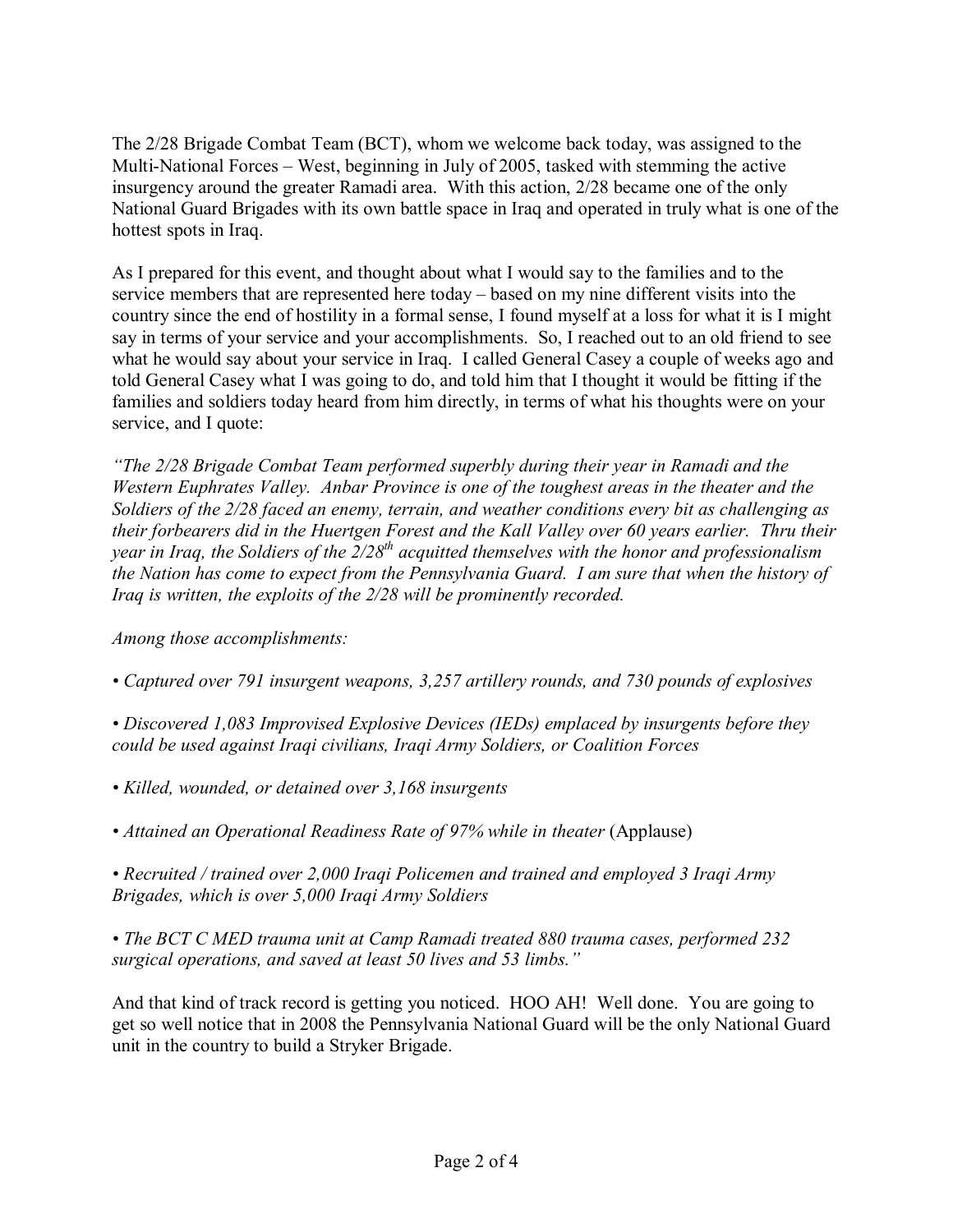Your many successes, however, have not come easily or cheaply, and not all returned home to their communities and families. Along the way, you have lost some of our nation's finest: all heroes from the Pennsylvania Guard. They and their families made the ultimate sacrifice; they gave the last full measure of devotion. But sacrifice is nothing new to the Pennsylvania Guard. You've all had to endure time away from your homes, your work, and your loved ones. Your families have had to carry on for extended periods of time without you, under circumstances becoming all too familiar to families across the American heartland. All of you have worked hard, all have shed tears, and many have bled for love of our country. Your selfless service has not been in vain, whether it was on foreign soil or on our own Nation's borders.

The grief that was coupled with our charge on September  $11<sup>th</sup>$  has turned to action, but for some outside our work, the action has given way to complacency. You and I know better  $-$  the threat is still real, our work remains, and we cannot fail.

You are dedicated to fighting for freedom's cause, and you are just as committed to fighting for the safety and wellbeing of your fellow men and women. In the aftermath of Hurricane Katrina, the worst of disasters brought out the very best in you. Katrina was a tragedy that confounded the American imagination, and more than 2,500 of Pennsylvania's finest worked to restore humanity to inhuman ruins. Many were content sending thoughts and prayers to those in despair across the southern United States – and while those were welcome, you gave muscle, determination, and time once again away from your families to rescue and rebuild. Many talk the talk  $-$  you walked the walk down the flooded streets and into forgotten homes with families that were desperate for a miracle. And we thank you for that. (Applause)

In the face of loss and devastation, you have signed up to serve in places that others only hear about  $\overline{\phantom{a}}$  in some cases have no idea where it is on the map  $\overline{\phantom{a}}$  they can't even pronounce the names. For that, no words can ever fully express our true gratitude, but I kind of think that's the way it's supposed to be. We move ahead, we get the mission done, without any thought of congratulations or medals or accolades. Quite simply, the brave men and women of the Pennsylvania National Guard have stood shoulder to shoulder with other proud and brave Americans  $-$  and your families have helped you to do so, and we thank you for that.

For that, you are among and should be counted among our Nation's heroes, and that's a reality that will endure far longer than forgotten words from this podium, crushed flowers or swept up confetti. It's a reality that your families should and will forever cherish, and one that your nation will never forget. You have continued to serve in the same exemplary manner as your forefathers.

On behalf of a grateful Nation, and a fellow citizen  $-$  I thank you. HOO AH! (Applause)